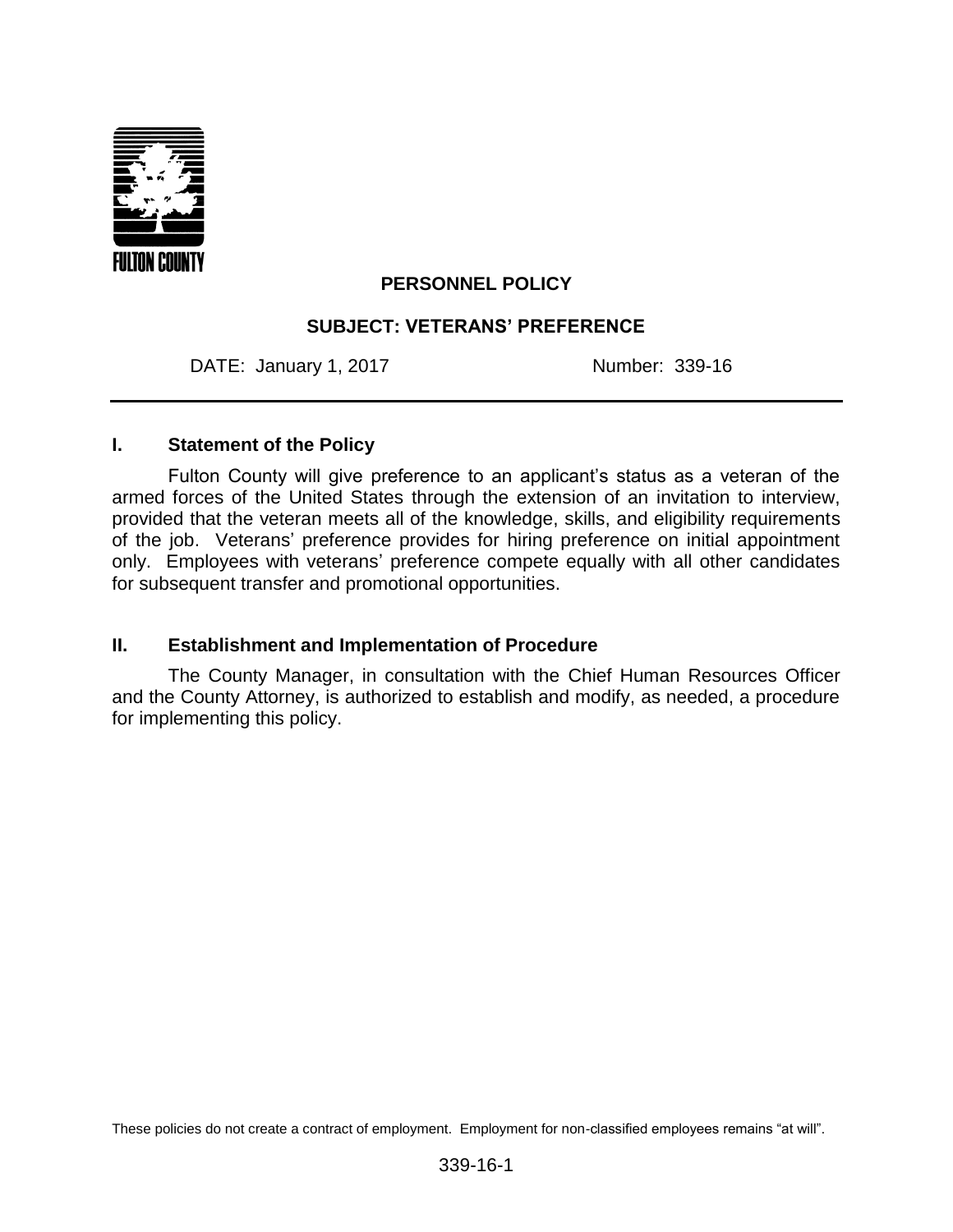

# **PERSONNEL PROCEDURE**

### **SUBJECT: VETERANS' PREFERENCE**

DATE: January 1, 2017 Mumber: 339-16

### **I. Eligibility**

A. Any veteran who has served on active duty as a member of the armed forces of the United States for a period of more than 180 days, not counting service under an initial period of active duty for training under the six-months' reserve or National Guard programs, any portion of which service occurred during a period of armed conflict in which any branch of the armed forces of the United States engaged, whether under United States command or otherwise, and who was honorably discharged therefrom.

B. Notwithstanding the 180 day minimum active duty requirement of subsection (a), preference will also be granted to any member of the National Guard or armed forces reserve who served on active duty for any length of time during any portion of the time the armed forces of the United States were engaged in Operation Desert Shield or Operation Desert Storm if such service occurred in an area of imminent danger as defined by the United States Department of Defense as follows:

"Area of imminent danger" means:

- The Persian Gulf:
- The Red Sea:
- The Gulf of Oman;
- The portion of the Arabian Sea that lies north of 10 degrees north latitude and west of 68 degrees east longitude;
- The Gulf of Aden: and
- The total land area of Saudi Arabia, Kuwait, Iraq, Yemen, Oman, Bahrain, Qatar, and the United Arab Emirates.

## **II. Preference Awarded**

Qualifying veterans will be given preference in the form of a guaranteed invitation to interview for any position to which they applied and have been found to have met the knowledge, skills, and eligibility requirements of the position by placement on a List of Eligibles. Veterans preference provides for hiring preference on initial appointment

These policies do not create a contract of employment. Employment for non-classified employees remains "at will".